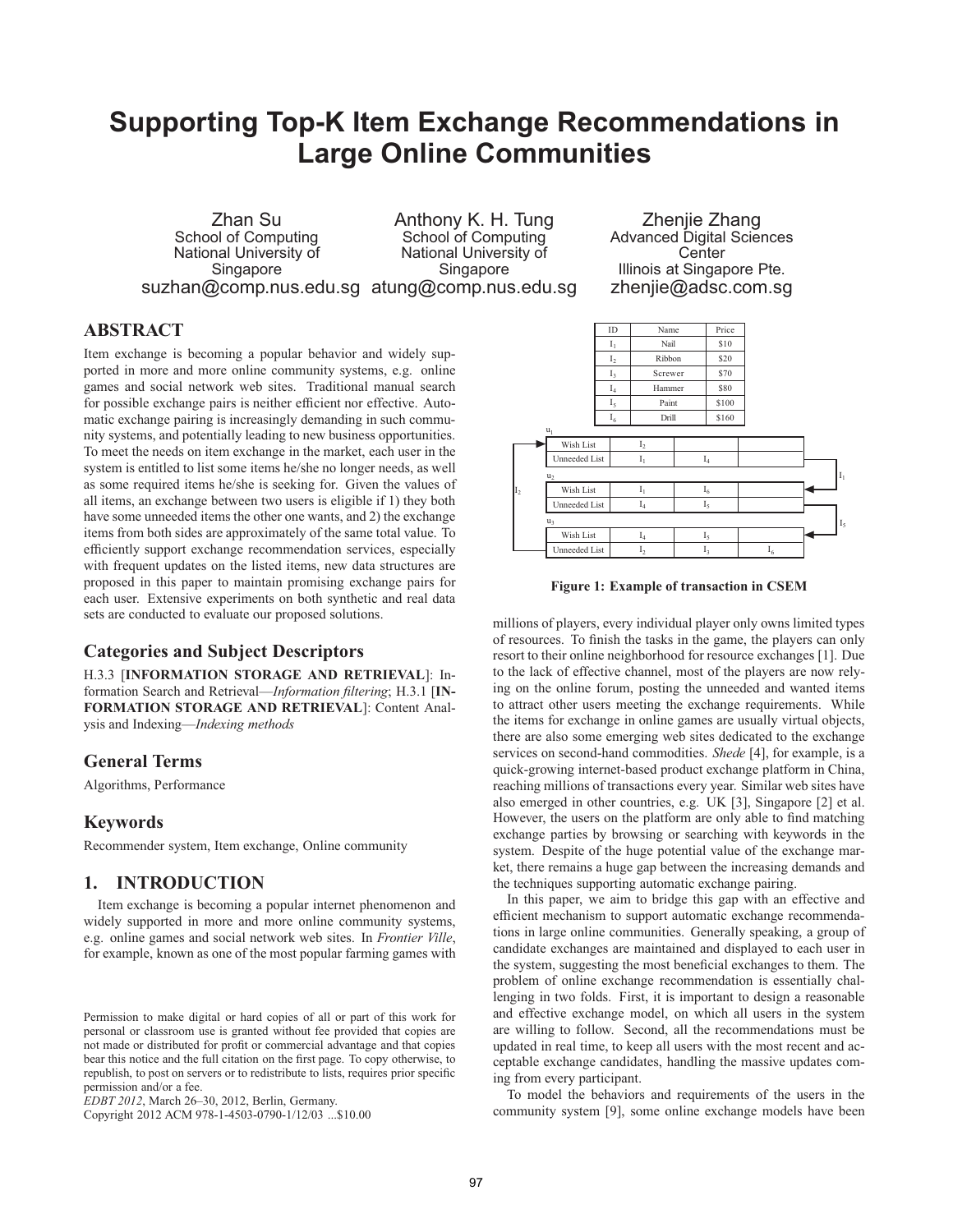

**Figure 2: Example of transaction in BVEM**

proposed. The recent study in [5], for example, proposed a Circular Single-item Exchange Model (CSEM). Specifically, given the users in the community, an exchange ring is eligible if there is a circle of users  $\{u_1 \rightarrow u_2 \rightarrow \ldots u_m \rightarrow u_1\}$  that each user  $u_i$  in the ring receives a required item from the previous user and gives an unneeded item to the successive user. Despite of the successes of CSEM in kidney exchange problem [6], this model is not applicable in online community systems for two reasons. First, CSEM does not consider the values of the items. The exchange becomes unacceptable to some of the users in the transaction, if he/she is asked to give up valuable items and only gets some cheap items in return. Second, single-item constraint between any consecutive users in the circle limits efficiencies of online exchanges. Due to the complicated protocol of CSEM, each transaction is committed only after all involved parties agree with the deal. The expected waiting time for each transaction is too long to afford, especially in online communities. In Figure 1, we present an example to illustrate the drawbacks of CSEM. In this example, there are three users in the system,  $\{u_1, u_2, u_3\}$ , whose wishing items and unwanted items are listed in the the rows respectively. Based on the protocol of CSEM, one plausible exchange is a three-user circle,  $I_1$  from  $u_1$ to  $u_2$ ,  $I_2$  from  $u_3$  to  $u_1$  and  $I_5$  from  $u_2$  to  $u_3$ , as is shown with the arrows in Figure 1. This transaction is not satisfactory with  $u_2$ , since  $I_5$  is worth 100\$ while  $I_1$ 's price is only 10\$.

In this paper, we present a new exchange model, called Binary Value-based Exchange Model (BVEM). In BVEM, each exchange is run between two users in the community. An exchange is eligible, if and only if the exchanged items from both sides are approximately of the same total value. Recall the example in Figure 1, a better exchange option between  $u_2$  and  $u_3$  is thus shown in Figure 2. In this transaction,  $u_2$  gives two items  $I_4$  and  $I_5$  at total value at \$180, while  $u_3$  gives a single item  $I_6$  at value 170\$. The difference between the exchange pair is only 10\$, or 5.9% of the counterpart. This turns out to be a fair and reasonable deal for both users. On the other hand, each exchange in BVEM only involves two users, which greatly simplifies the exchange procedure. Both of the features make BVEM a practical model for online exchange, especially in highly competitive environment such as online games. To improve the flexibility and usefulness of BVEM model for online communities, we propose a new type of query, called *Top-K Exchange Recommendation*. Upon the updates on the users' item lists, the system maintains the top valued candidate exchange pairs for each user to recommend promising exchange opportunities.

Despite of the enticing advantages of top-k exchange query under BVEM on effectiveness, extensive development efforts are needed for database system, especially with large number of online users.

Given a pair of two users in the community, the problem of finding the matching exchange pair with the highest total value is proven to be NP-hard, whose computational complexity is exponential to the number of items the users own. Fortunately, the size of the item lists are usually bounded by some constant number in most of the community systems, leading to acceptable computation cost on the search for the best exchange plan between two specified users. The problem tends to be more complicated if the community system is highly dynamic, with frequent insertions and deletions on the item lists of the users. To overcome these challenges on the implementation of BVEM, we propose a new data structure to index the top-k optimal exchange pairs for each user. Efficient updates on both insertions and deletions are well supported by our data structure, to maintain the candidate top-k exchange pairs.

We summarize the contributions of the paper as listed below:

- 1. We propose the Binary Value-based Exchange Model, capturing the requirements of online exchange behavior.
- 2. We design a new data structure for effective and efficient indexing on the possible exchange pairs among the users.
- 3. We apply optimization techniques to improve the efficiency of the proposed index structure.
- 4. We present extensive experimental results to prove the usefulness of our proposals.

The remainder of the paper is organized as follows. Section 2 reviews some related work on online exchange models and methods. Section 3 presents the problem definition and preliminary knowledge of our problem. Section 4 discusses the indexing structure to maintain the possible exchange pairs between two users. Section 5 extends the index structure to support more users. Section 6 evaluates our proposed solutions with synthetic data sets and Section 7 concludes this paper.

# **2. RELATED WORK**

In this section, we review some related studies from different areas in computer science, including the kidney exchange problem in electronic commerce, the exchange game model in algorithmic game theory, and the exchange recommendation problem in database system.

The problem of kidney exchange rises from the kidney transplantation market, in which many relatives of the patients are willing to donate their kidneys but not compatible with the patients. To utilize the willing donors, a better solution is exchanging the donors among the patients [6]. With large number of patient-donor pairs, the kidney exchange problem aims to discover circles among the pairs with maximal length of L, such that the kidney of each donor is compatible to next patient on the circle. While the general problem of kidney exchange is NP-hard and difficult to find approximate solutions [8], some heuristics have been employed to find simple circles [6]. In particular, in [6] the authors proposed a linear integer programming (ILP) formulation of the kidney exchange problem. The tree search strategy with incremental formulation approach is applied to find some local optimal solution.

In computational economics, Arrow-Debreu Model is a general representation of exchange game among a group of participants with different commodities for trade [11, 12]. In this exchange game, each participant initially owns some cash as well as a combination of the commodities. Given the market prices of the commodities, the users sell unnecessary commodities and buy the some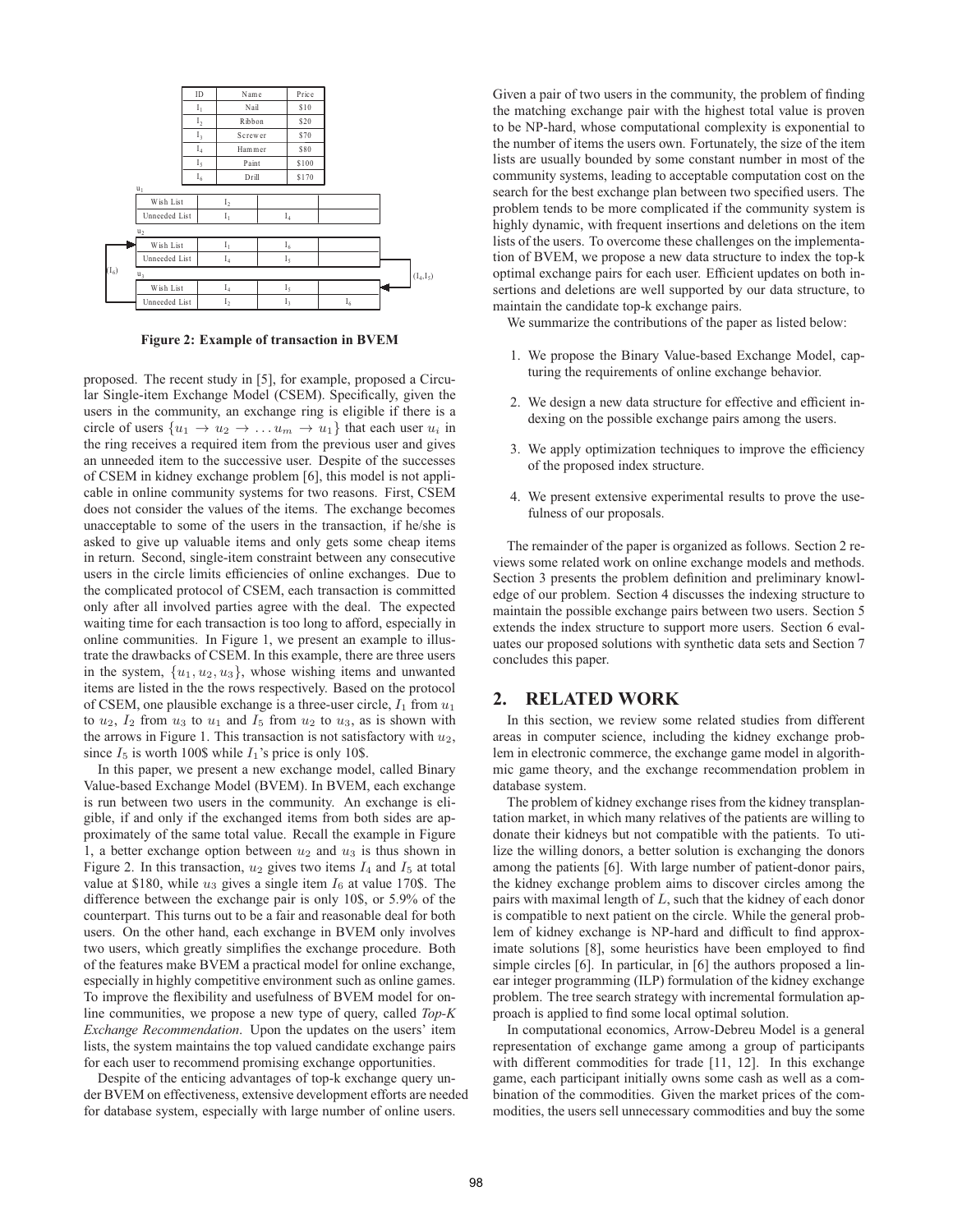| ID | Name    | Price |
|----|---------|-------|
| ı, | Nail    | \$10  |
| Ь  | Ribbon  | \$20  |
| I٩ | Screwer | \$70  |
| I4 | Hammer  | \$80  |
| I٢ | Paint   | \$100 |
| I, | Drill   | \$170 |

| Time                                      | Operation               | User           | Wish list       | Unneeded list                       | $Top-1$                             | $Top-2$ |
|-------------------------------------------|-------------------------|----------------|-----------------|-------------------------------------|-------------------------------------|---------|
|                                           |                         | $u_1$          | I <sub>2</sub>  | $I_1, I_4$                          | $\sim$ $\sim$                       | $- -$   |
|                                           |                         | u <sub>2</sub> | $I_1, I_6$      | $I_4, I_5$                          | $(u_2, u_3, \{I_6\}, \{I_4, I_5\})$ | $ -$    |
|                                           |                         | $u_3$          | $I_4, I_5$      | $I_2, I_3, I_6$                     | $(u_3, u_2, \{I_4, I_5\}, \{I_6\})$ | $ -$    |
| Insert $I_3$ into $W_1$<br>$\overline{c}$ | $u_1$                   | $I_2, I_3$     | $I_1, I_4$      | $(u_1, u_3, \{I_2, I_3\}, \{I_4\})$ | $- -$                               |         |
|                                           | u <sub>2</sub>          | $I_1, I_6$     | $I_4, I_5$      | $(u_2, u_3, \{I_6\}, \{I_4, I_5\})$ | $- -$                               |         |
|                                           | $u_3$                   | $I_4, I_5$     | $I_2, I_3, I_6$ | $(u_3, u_2, \{I_4, I_5\}, \{I_6\})$ | $(u_3, u_1, \{I_4\}, \{I_2, I_3\})$ |         |
| 3                                         | $u_1$                   | $I_2, I_3$     | $I_1, I_4$      | $(u_1, u_3, \{I_2, I_3\}, \{I_4\})$ | $ -$                                |         |
|                                           | Delete $I_5$ from $U_2$ | u,             | $I_1, I_6$      | $I_4$                               | $-$                                 | $ -$    |
|                                           |                         | $u_3$          | $I_4, I_5$      | $I_2, I_3, I_6$                     | $(u_3, u_1, \{I_4\}, \{I_2, I_3\})$ | $- -$   |

**Figure 3: Running Example of Top-K Exchange Pair Monitoring with** β = 0.8

other commodities to optimize his utility function. The basic Arrow-Debreu Theorem [7] states that there exists a group of prices leading to a clear market, in which each user is satisfied with the final allocation. While the theorem proves the existence of the price combination with Kakutani's Theorem, it does not provide a systematic way to find the prices. In [11, 12], scientists in computer theory tried to design explicit algorithms to find the optimal prices to clear the market.

The general problem of exchange recommendation in database system is extended from the kidney exchange problem, which is closely related to our study. In [5], Abbassi and Lakshmanan proposed the Circular Single-item Exchange Model (CSEM), following the same transaction structure from kidney exchange game. CSEM is different from kidney exchange problem that each user in CSEM is allowed to take different commodities while each kidney disease patient has only one associated donor. Moreover, CSEM can be extended to some sub-models, including *Swap Exchange Model*, *Short-Cycle Exchange Model* and *Probabilistic Exchange Model*. The authors of [5] presented some algorithms to find approximate solutions to all these models with approximation factor linear to the maximal allowed cycle length  $k$ . Based on our analysis in Section 1, CSEM is only practical if the items for exchange without explicit value label and efficiency requirement. In online community space, exchanges on valued items are expected to be run with fast response time, which need better exchange model such as our proposal.

# **3. PROBLEM DEFINITION AND PRELIM-INARIES**

In the community system, we assume that there are  $n$  users  $U =$  $\{u_1, u_2, \ldots, u_n\}$ , and m items  $O = \{I_1, I_2, \ldots, I_m\}$ . Each user  $u_i$  has two item lists, the unneeded item list  $L_i$  and the wishing item list  $W_i$ . Each item  $I_j$  is labelled with a tag  $v_j$  as its public price. Given a group of items  $O' \subseteq O$ , the value of the item set is the sum on the prices of all items in  $O'$ , i.e.  $V(O') = \sum_{I_j \in O'} v_j$ . In the example for Figure 1 and Figure 2, the value of the item set  $V({I<sub>1</sub>, I<sub>2</sub>, I<sub>3</sub>}) = $100$  according to the price list in the figures.

In this paper, we adopt the Binary Value-based Exchange Model (BVEM) as the underlying exchange model in the community system. Given two users  $u_i$  and  $u_l$ , as well as two item sets  $S_i \subseteq L_i$ and  $S_l \subseteq L_l$ , an exchange transaction  $E = (u_i, u_l, S_i, S_l)$  represents the deal that  $u_i$  gives all items in  $S_i$  to  $u_l$  and receives  $S_l$ in return. The gain of the exchange  $E$  for user  $u_i$  is measured by the total value of the items he receives after the exchange, i.e.  $G(E, u_i) = V(S_i)$ . Similarly, the gain of user  $u_i$  is  $G(E, u_i) =$  $V(S_i)$ . This exchange is eligible under BVEM with relaxation parameter  $\beta$  (0 <  $\beta \le 1$ ), which follows the formal definition below.

## DEFINITION 1. *Eligible Exchange Pair*

*The exchange transaction*  $E = (u_i, u_l, S_i, S_l)$  *is eligible, if it sat-*

*isfies 1) Item matching condition:*  $S_i \subseteq W_l$  *and*  $S_l \subseteq W_i$ *; and 2) Value matching condition:*  $\beta V(S_i) \leq V(S_l) \leq \beta^{-1} V(S_i)$ *.* 

Assuming that all users in the system are rational, each user  $u_i$ always wants to maximize his gain in the exchanges with other users. In the following, we prove the existence of a unique optimal exchange among all exchanges between  $u_i$  and  $u_l$ , maximizing both of their gains.

LEMMA 1. *For any pair of users,* u<sup>i</sup> *and* ul*, there exists a dominating exchange pair*  $E = (u_i, u_l, S_i, S_l)$  *such that for any*  $E' = (u_i, u_l, S'_i, S'_l)$  the following two events can never happen: *1)*  $G(E', u_i) > G(E, u_i)$ , or 2)  $E(E', u_i) > G(E, u_i)$ .

PROOF. We prove this lemma by construction and contradiction. We order all eligible exchange pairs with non-increasing order on  $G(E, u_i)$ . For all exchange pairs with exactly the maximal gain for  $u_i$ , we further find the unique exchange pair  $E =$  $(u_i, u_l, S_i, S_l)$  by maximizing the gain for  $u_l$ . If E does not satisfy the condition in the lemma, there are two possible cases. In the first case, there exists an exchange pair E' that  $G(E', u_i)$  >  $G(E, u_i)$ . Depending on our construction method, this situation can never occur. In the second case,  $u_l$  has a better option with higher gain in  $E' = (u_i, u_l, S'_i, S'_l)$ , i.e.  $G(E', u_l) = V(S'_i)$  $G(E, u_i) = V(S_i)$ . If this happens, we will show in the following that  $E''(u_i, u_i, S'_i, S_i)$  is also an eligible exchange pair, thus violating the construction principle of E. Based on the definition of eligible exchange pair, we know that

$$
G(u_i, E') = V(S'_i) \ge \beta V(S'_i) = \beta G(u_i, E')
$$

Since  $G(u_i, E)$  is the maximal gain of  $u_i$  on any exchange pair, it is easy to verify that  $V(S_l) \geq V(S'_l) \geq \beta V(S'_i)$ . On the other hand, it can be derived that

$$
V(S_l) \le \beta^{-1} V(S_i) \le \beta^{-1} V(S_i')
$$

Combining the inequalities, we conclude  $E'' = (u_i, u_l, S'_i, S_l)$ is also eligible. Moreover,  $G(u_i, E'') = V(S_i) = G(u_i, E)$  and  $G(u_l, E'') = V(S'_i) > V(S_i) = G(u_l, E)$ , which also violate our construction method. This contradiction leads to the correctness of the lemma.  $\square$ 

The lemma suggests the existence of an optimal exchange solution between  $u_i$  and  $u_l$  for both parties, denoted by  $E^*(u_i, u_l)$ . However, for each user  $u_i$ , there may exist different eligible exchange pairs with different users at the same time. To suggest more promising exchange pairs to the users, we define *Top-K Exchange Pair* as below.

#### DEFINITION 2. *Top-K Exchange Recommendations*

*For user*  $u_i$ *, the top-k exchange pairs, i.e.*  $Top(k, i)$ *, includes the* k most valued exchange pairs  $E^*(u_i, u_l)$  with k different users.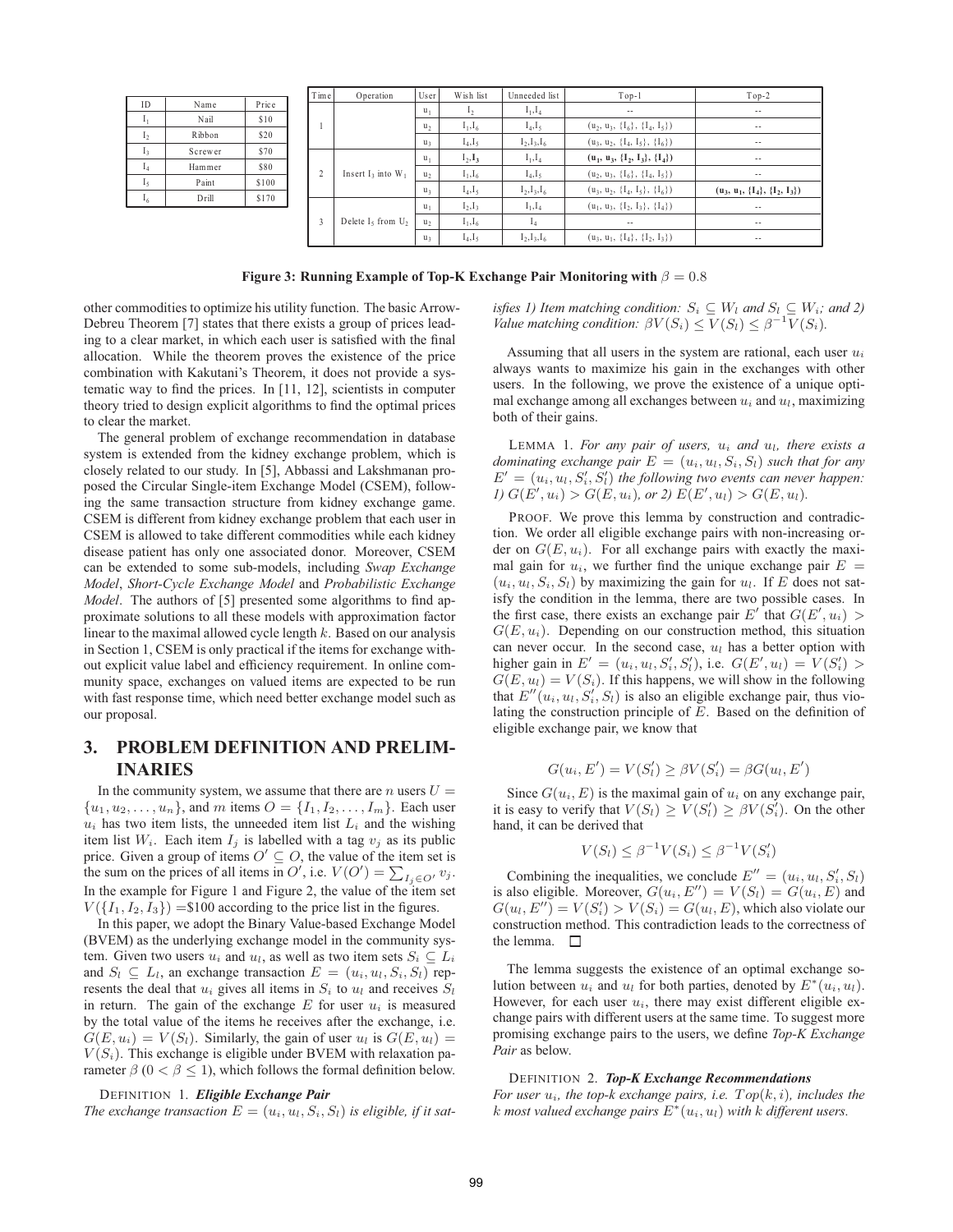In the definition above, each pair of user  $(u_i, u_l)$  contributes at most one exchange pair to  $Top(k, i)$ . It is because there is a dominating exchange plan between two users  $u_i$  and  $u_l$ . Therefore, it is less meaningful to output two different exchange suggestions between a single pair of users. The main problem we want to solve in this paper is providing an efficient mechanism to monitor top-k exchange recommendations for each user in real time.

#### PROBLEM 1. *Top-K Exchange Pair Monitoring*

For each insertion or deletion on any item list  $L_i$  and  $W_i$  for user  $u_i$ *, update the*  $Top(k, j)$  *for every user*  $u_j$  *in the system.* 

Upon insertions or deletions on the item lists of user  $u_i$ , the topk exchange pairs of  $u_i$  or other users is subject to change. Figure 3 shows an example to help understand the impact of item updates. At the initial timestamp, there is only one eligible exchange pair between  $u_2$  and  $u_3$ , i.e.  $(u_2, u_3, \{I_6\}, \{I_4, I_5\})$ . The gain of  $u_3$  in this potential exchange is 180\$. At the second timestamp, assume that there is no exchange happened and a new item  $I_3$  is inserted into  $u_1$ 's wish list. The exchanging pair between  $u_1$  and  $u_3$  becomes eligible, as is listed in the table. The gain of  $u_3$  from the new exchanging pair is \$80, which is smaller than her gain from the previous exchange suggestion with  $u_2$ . As a result, the new exchanging pair is the second best recommendation for  $u_3$ . At time 3,  $I_5$  is deleted from unneeded list of  $u_2$ . This breaks the existing eligible exchanging pair between  $u_2$  and  $u_3$ , and there is no other eligible exchange pairs between them. Therefore, this exchanging pair is deleted from the recommendation list of both users. It is important to note that our system only presents the suggestions to the users, but never automatically commits these exchanges.

In the following theorem, we prove that the computation of top-1 exchange pair is difficult, even when there are only two users in the system.

THEOREM 1. *Given two users*  $u_i$  *and*  $u_l$ *, finding the optimal eligible exchange pair between*  $u_i$  *and*  $u_l$  *is NP-hard.* 

PROOF. We reduce the *Load Balancing Problem* to our problem. Given a group of integers  $X = \{x_1, x_2, \ldots, x_n\}$ , the problem of load balancing is deciding if there exists a partition  $X_1 \subset X$  and  $X_2 \subseteq X$   $(X_1 \cap X_2 = \emptyset$  and  $X_1 \cup X_2 = X$ ) that  $\sum$  $X_2 \subseteq X$  ( $X_1 \cap X_2 = \emptyset$  and  $X_1 \cup X_2 = X$ ) that  $\sum_{x_i \in X_1} x_i = \sum_{x_j \in X_2} x_j$ . Load balancing problem is one of the most famous NP-hard problems [13].

Given each instance of loading balancing problem, i.e. X, we construct the item lists for  $u_i$  and  $u_l$  as follows. For each  $x_j \in$ X, a corresponding item  $I_j$  is constructed with value  $v_j = x_j$ . All these items  $I_j$  ( $1 \leq j \leq n$ ) are inserted into the wish item list  $W_i$  for  $u_i$  and unneeded item list  $L_i$ . A new item  $I_{n+1}$  is then created with value  $v_{n+1} = \sum_{x_j \in X} x_j/2$ . We insert  $I_{n+1}$ into  $L_i$  and  $W_j$ . This reduction can be finished in  $O(n)$  time. By setting  $\beta = 0$ , our problem tries to find a subset in  $W_i$  with the exact total value as  $I_{n+1}$ . If such a solution is always discovered by some algorithm in polynomial time, load balancing problem is also solvable in polynomial time. If this is the case, we will prove  $P=NP.$ 

The last theorem shows that the complexity of finding top-k exchange pair between any two users is exponential to the size of the item lists. Fortunately, the number of items owned by the users is usually limited in most of the online community systems. This partially relieves the problem of optimal exchange pairing. Therefore, the major problem for top-k exchange pair monitoring to overcome is how to effectively select some pairs of users to re-calculate the optimal exchange, when some insertion or deletion happens. In the

| Notation                | Description                                            |
|-------------------------|--------------------------------------------------------|
| $U = \{u_i\}$           | the set of users in the community                      |
| $O = \{I_j\}$           | the set of items with all users                        |
| $L_i$                   | the unneeded item list for user $u_i$                  |
| $W_i$                   | the wishing item list for user $u_i$                   |
| $v_i$                   | the value of the item $I_i$                            |
| V(O')                   | the value of an item set $O' \subseteq O$              |
| $S_i S_l$               | item subset of $L_i$ and $L_i$ respectively            |
| $E(u_i, u_l, S_i, S_l)$ | exchange pair between $u_i$ and $u_l$                  |
| $G(E, u_i)$             | the gain of $u_i$ from exchange $E$                    |
| β                       | relaxation factor on value matching condition          |
| $E^*(u_i,u_l)$          | the optimal exchange pair between $u_i$ and $u_l$      |
| AVT                     | approximate value table                                |
| AVT[m]                  | $m$ th entry in $AVT$                                  |
| N                       | maximal number of items in any list                    |
| $\epsilon$              | approximation bound                                    |
| $v_{\min}, v_{\max}$    | minimal and maximal value of any item combina-         |
|                         | tion                                                   |
| N                       | maximal number of entries in any $AVT$                 |
| Top(k, i)               | Top-k exchanges list for user $u_i$                    |
| $\theta_i$              | minimal value of exchange pairs in $Top(k, i)$         |
| $UL(I_j)$               | set of users who have $I_i$ in their unneeded item     |
|                         | list                                                   |
| $\overline{CL}(I_j)$    | set of users who have $I_i$ in their critical item set |
| $\kappa$                | number of top results to be calculated initially       |
| $\kappa_i$              | number of top results $u_i$ currently keep             |
| $K_i$                   | critical item sets for user $u_i$                      |

**Table 1: Table of Notations**

**Algorithm 1 Brute-force algorithm for T1U2**  $\mathbf{exchange}(L_i, W_i, L_l, W_l)$ 

- 1: Clear optimal solutions S<sup>∗</sup>
- 2: Generate subsets  $\phi_L = 2^{L_i \cap W_l}$  and sort on value
- 3: Generate subsets  $\phi_R = 2^{L_l \cap W_i}$  and sort on value
- 4: Set  $m = |\phi_R|$
- 5: **for** *n* from  $|\phi_L|$  to 1 **do**

6: **while**  $m > 0$  and  $\beta * |\phi_R[m]| > |\phi_L[n]|$  **do**<br>7:  $m = m - 1$ 

- $m = m 1$
- 8: **end while**
- 9: **if**  $\phi_L[n]$  and  $\phi_R[m]$  is an eligible exchange **then**

10:  $S^* = (u_i, u_l, \phi_L[n], \phi_R[m])$  if  $V(\phi_L[n]) \geq G(S^*, u_i)$ and  $V(\phi_R[m]) \geq G(S^*, u_l)$ 

- 11: **end if**
- 12: **end for**
- 13: Return S<sup>∗</sup>

rest of the paper, we present some data structure, which indexes the possible exchange pairs, supporting frequent updates on lists. For ease of paper reading, all of the notations are summarized in Table 1.

In the following, we try to answer some common questions regarding the item exchanging model, especially on applicability and effectiveness issues:

*Question 1: CSEM may find more exchanging options than BVEM does?* It is true that CSEM finds more exchange candidates. However, due to the lack of value matching condition, most of the exchanges found by CSEM are meaningless in our problem domains, e.g. online games.

*Question 2: Top-K exchange pairs for* u<sup>i</sup> *may overlap with each other?* Our BVEM only provides recommendations for exchanges. Users in the real system may decide which exchange to commit based on his own preference. An online game player, for example, is more willing to trade for a specific weapon than the others.

*Question 3: What about using currency as intermediate medium*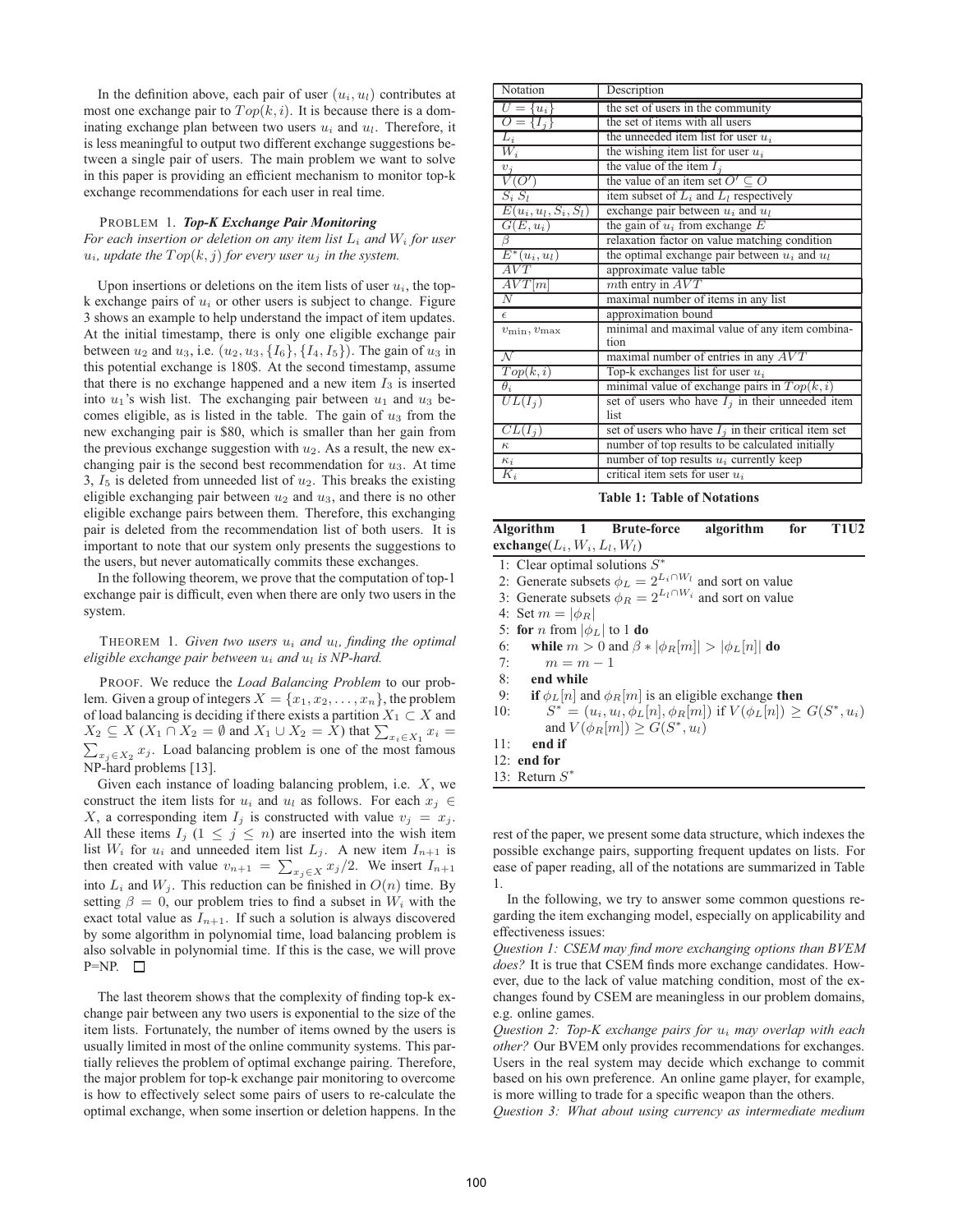*between users?* Real/virtual currency is not used in many online communities, e.g. *Frontier Ville*. Even in some applications allowing direct buying/selling operation with the central system, direct exchanges are popular behavior with the users, because of the efficiency on getting highly prioritized items.

# **4. EXCHANGE BETWEEN TWO USERS**

In this section, we focus on a special case of the exchange recommendation problem, with only two users in the system looking for the top-1 valued exchange pair between them. In the following sections, we extend our discussion to the general case with arbitrary number of users. For simplicity, we call it the *T1U2 Exchange*. Algorithmically, T1U2 exchange can be solved by an offline algorithm with exponential complexity in term of the list sizes.

The offline algorithm works as follows. It first computes the intersections between the wish list and unneeded list, i.e  $W_i \cap L_l$ and  $L_i \cap W_l$ . Then all the subsets of the two temporary lists are enumerated. The algorithm tests every pair of the subsets to find the pairing satisfying Definition 1 and maximizing the gain of both users. Details about this algorithm is illustrated in Algorithm 1. The running time of this algorithm is exponential to the list size, i.e.  $O(|S_i|2^{|S_i|}+|S_i|2^{|S_i|})$ . Unfortunately, there does not exist any exact algorithm with polynomial complexity, unless P=NP. Hence it is more interesting to find some alternative solution, outputting approximate results with much better efficiency.

DEFINITION 3.  $\epsilon$ -Approximate T1U2 Exchange for  $u_i$ *Assuming*  $E^* = (u_i, u_l, S_i, S_l)$  *is the highest valued exchange*  $p$ air between user  $u_i$  and  $u_l$ , an exchange pair,  $E' = (u_i, u_l, S'_i, S'_l)$ , *is said to be*  $\epsilon$ *-approximate for*  $u_i$  *if the gain is no worse than*  $E^*$ *by factor*  $1 - \epsilon$ , *i.e.*  $G(E', u_i) \geq (1 - \epsilon)G(E^*, u_i)$ .

Different from exact top-1 exchange pairing,  $\epsilon$ -approximate exchange does not possesses the similar property in Lemma 1. An  $\epsilon$ -approximate exchange pair for  $u_i$  may not be  $\epsilon$ -approximate for  $u_l$ . Therefore, the computation involving  $u_i$  and  $u_j$  may return different results to the users.

Inspired by the famous polynomial-time approximation algorithm on the subset sum problem [10], we design a fully polynomial-time approximation scheme(FPTAS) to calculate  $\epsilon$ -approximate T1U2 exchange. Moreover, we show how to utilize the solution to design a reusable index structure to support updates.

The approximation scheme follows the similar idea in the FPTAS on subset sum problem. Generally speaking, the original bruteforce algorithm spends most of the time on generating all the item combinations of  $W_i \cap L_i$  and  $L_i \cap W_l$ . There are many redundant combinations, which share almost the same value with others. In the new algorithm, it only generates some of the combinations of the items in  $W_i \cap L_j$  and  $L_i \cap W_j$ . These combinations are maintained in table indexed by their approximate values. The other item combinations are merged into the table when their value is similar to the existing ones. In particular, given the approximation factor  $\epsilon$ , the exact value of an item set,  $V(O')$ , is transformed to some approximate value,  $\gamma(O')$ , guaranteeing that

$$
V(O') \le \gamma(O') \le (1 - \epsilon)^{-1} V(O')
$$
 (1)

To achieve this, we utilize the following rounding function  $f(x)$ . In the function,  $v_{\text{max}}$  and  $v_{\text{min}}$  are the maximal and minimal values of any non-empty item combination. The parameter  $\epsilon$  is the error tolerance and  $N$  is the maximal number of items.

$$
f(O') = \left\lceil \frac{\log v_{\min} - \log V(O')}{\log \left(1 - \frac{\epsilon}{N}\right)} \right\rceil \tag{2}
$$

**Algorithm 2** AVT **Generation** (Item set  $O'$ , Error bound  $\epsilon$ , maximal value  $v_{\text{max}}$ , minimal value  $v_{\text{min}}$ , maximal item number N)

- 1: Generate an empty approximate value table  $AVT$
- 2: Create a new entry  $AVT[0]$
- 3: Set  $AVT[0].$ *lbi* =  $\emptyset$
- 4: Set  $AVT[0].ubi = \emptyset$
- 5: Set  $AVT[0].value = 0$
- 6: Set  $AVT[0].lb = AVT[0].ub = 0$
- 7: **for** each item  $I_j \in O'$  **do**
- 8: **for** each entry  $AVT[m] \in AVT$  **do**
- 9: Calculate  $M = f(AVT[m].value + v_j)$
- 10: **if** there is  $AVT[n].value = M$  then
- 11: **if**  $AVT[m].lb + v_i < AVT[n].lb$  then
- 12: Update  $AVT[n].lb$  and  $AVT[n].lbi$
- 13: **end if**
- 
- 14: **if**  $AVT[m].ub + v_j > AVT[n].ub$  then<br>15: Update  $AVT[n].ub$  and  $AVT[n].ubi$ 
	- Update  $AVT[n].ub$  and  $AVT[n].ubi$
- 16: **end if**
- 17: **else** 18: Create a new entry  $AVT[n]$  in  $AVT$ 19:  $AVT[n].value = M$ 20:  $AVT[n].lb = AVT[m].lb + v_i$ 21:  $AVT[n].ub = AVT[m].ub + v_j$ 22:  $AVT[n].ibi = AVT[m].ibi \cup \{I_i\}$
- 23:  $AVT[n].ubi = AVT[m].ubi \cup \{I_j\}$
- 24: **end if**
- 25: **end for**
- 26: **end for**

27: Return AVT

Intuitively,  $f(O')$  is the minimal integer m that  $v_{\min} (1 - \frac{\epsilon}{N})^{-m}$  $\geq V(O')$ . Since  $v_{\min} \leq V(O') \leq v_{\max}$  and  $f(O')$  always outputs an integer,  $f(O')$  can only be a non-negative integer between 0 and  $\mathcal{N} = \left[ (\log v_{\min} - \log v_{\max}) / \log(1 - \frac{\epsilon}{N}) \right]$ . Based on this property, we implicitly merge the item combinations to  $\mathcal N$  groups, i.e.  $\{S_1, S_2, \ldots, S_N\}$ . Each group  $S_m$  contains every item combination O' with  $f(O') = m$ , i.e.  $S_m = {O'|f(O') = m}$ . For every item combination  $O' \in S_m$ , we have the common approximate value  $\gamma(O')$  for O', i.e.  $\gamma(O') = v_{\min} \left(1 - \frac{\epsilon}{N}\right)^{-m}$ , which satisfies Equation (1).

These groups are maintained in a relational table, called *Approximate Value Table* (or  $AVT$  in short). In  $AVT$ , each entry  $AVT[m]$ records some statistical information of the group  $S_m$ , to facilitate the computation of  $\epsilon$ -approximate T1U2 exchange. Specifically, we use  $AVT[m].value$  to denote the common approximate value of all item combinations in  $S_m$ . We use  $AVT[m].lb (AVT[m].ub$ resp.) to denote the lower bound (upper bound resp.) of all the item combinations in  $S_m$ . We also keep the item combinations achieving the lower bound and upper bound, i.e.  $AVT[m].$ *lbi* and  $AVT[m].ubi.$  In Table 2, we present an example of  $AVT$ .

To construct the  $AVT$  table, we sort all items based on their identifiers. At the beginning, the algorithm initializes the first entry  $AVT[0]$  in the table. We set  $AVT[0].value = AVT[0].lb =$  $AVT[0].ub = 0$ , empty  $AVT[0].ibi$  and  $AVT[0].ubi$  at the same time. For each item  $I_j$  in the input item set  $O'$ , the algorithm iterates every existing entry  $AVT[m]$  in the  $AVT$  and updates as follows. For every entry  $AVT[m]$ , our algorithm tries to generate a new entry  $AVT[n]$  with  $n = f(AVT[m].value + v_i)$ . If  $AVT[n]$  already exists, it tries to merge  $I_i$  into  $AVT[m].$ *lbi* and  $AVT[m].ubi$ , checking if they can generate new lower and upper bound for group  $S_n$ . If  $AVT[n]$  does not exist in the table, a new entry is created. The details are available in Algorithm 2.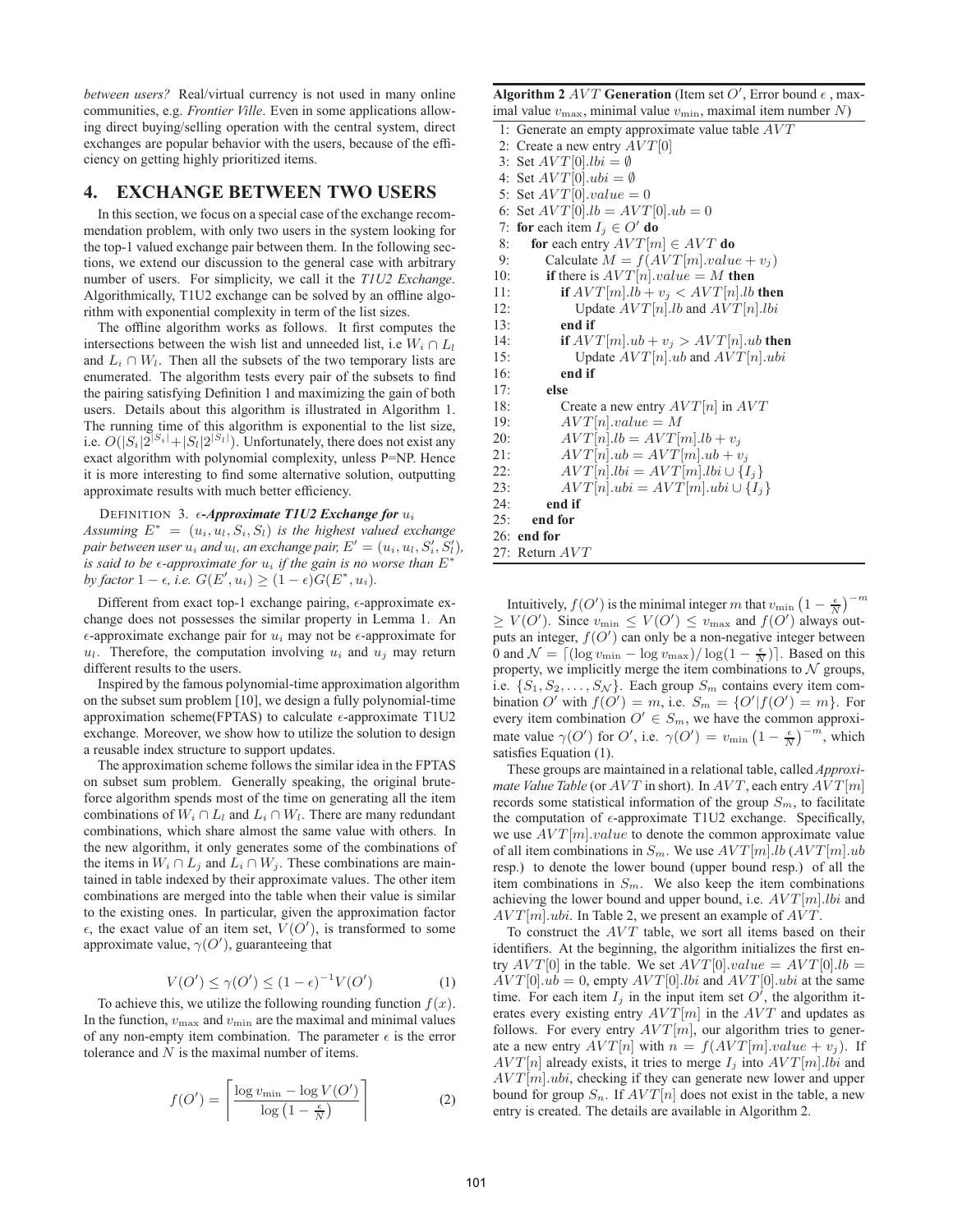| Entry | approximate value | lb | lbı                         | ub | ubv             | Il item combinations                                    |
|-------|-------------------|----|-----------------------------|----|-----------------|---------------------------------------------------------|
|       |                   | ∸  | $1_{\perp}$                 | ∸  | $\pm$ 1         | 12                                                      |
|       |                   |    | 13                          |    | 12<br>.11.      | 12<br>13                                                |
| ◡     |                   |    | 11<br>$\cdot$<br><b>A</b> 0 |    | $I_1, I_2, I_3$ | 12, 13<br>$\{12, 13\}, \{11,$<br>$13 \nbrace{0}$<br>11, |

**Table 2: Example of approximate value table on a 3-item set**

If we run the algorithm on a 3-item set  $O' = \{I_1, I_2, I_3\}$  with item prices  $v_1 = 2$ ,  $v_2 = 2$  and  $v_3 = 3$ , the result AVT is presented in Table 2, with  $(1 - \epsilon/N)^{-1} = 2$  and  $v_{\text{min}} = 1$ . There are 7 non-empty combinations in  $O'$ , including  $\{I_1\}$ ,  $\{I_2\}$ ,  $\{I_3\}$ ,  $\{I_1, I_2\}, \{I_1, I_3\}, \{I_2, I_3\}$  and  $\{I_1, I_2, I_3\}$ . After finishing the construction of the  $AVT$  table, there are only 3 entries in the table, which is much smaller than than the original number of item combinations. The information of the groups are all listed in the rows of the table. We also include the concrete item combinations in the last column for better elaboration, although  $AVT$  does not maintain them in the computation.

In the following lemma, we show that the output  $AVT$  summarizes every item combination within error bound  $\epsilon$ .

LEMMA 2. Given any item set O', for each item combination  $O'' \subseteq O'$ , the AVT table calculated by Algorithm 2 contains at *least one entry*  $AVT[m]$  *that* 

$$
V(O'') \ge (1 - \epsilon)AVT[m].value
$$

$$
AVT[m].lb \le V(O'') \le AVT[m].ub
$$

PROOF. For simplicity, let  $\delta = 1 - \epsilon/N$ . We apply mathematical induction to that,  $\forall O'' \in O'$ , there is an  $AVT[n]$  such that:

$$
V(O'') \ge \delta^{|O''|}AVT[m].value
$$
\n(3)

$$
AVT[m].lb \le V(O'') \le AVT[m].ub \tag{4}
$$

Basically, if  $|O''| = 0$ , namely  $O'' = \emptyset$ , the Equation 3 and 4 hold by giving  $AVT[0]$ .

Then we inductively prove the lemma. Assume that the the Equation 3 and 4 hold for all  $|O'''| = k$ , we are going to prove that they also hold for O'' with length  $k+1$ . Let  $O'' = \{I_1, I_2, \ldots, I_{k+1}\}.$ By the assumption, for  $O''' = \{I_1, I_2, \ldots, I_k\}$ , there is a  $AVT[n]$ such that Equation 3 and 4 holds. According to line 9-12 in Algorithm 2, the AVT table is updated according to  $I_{k+1}$  and  $AVT[n]$ . Let the updated (line 11-14) or new created (line 16-21) AVT entry be  $AVT[m]$ . We can verify that:

$$
V(O'') = V(O'' - I_{k+1}) + v_{k+1}
$$
  
\n
$$
\geq \delta^k AVT[n].value + v_{k+1}
$$
  
\n
$$
\geq \delta^k (AVT[n].value + v_{k+1})
$$
  
\n
$$
\geq \delta^{k+1} f (AVT[n].value + v_{k+1})
$$
  
\n
$$
= \delta^{k+1} AVT[m].value
$$

$$
V(O'') = V(O'' - I_{k+1}) + v_{k+1}
$$
  
\n
$$
\geq AVT[n].lb + v_{k+1}
$$
  
\n
$$
\geq AVT[m].lb
$$

$$
V(O'') = V(O'' - I_{k+1}) + v_{k+1}
$$
  
\n
$$
\leq AVT[n].ub + v_{k+1}
$$
  
\n
$$
\leq AVT[m].ub
$$

Since 
$$
\delta^k \ge \delta^N = (1 - \epsilon/N)^N \ge 1 - \epsilon
$$
, Lemma 2 holds.  $\Box$ 

The size of  $AVT$  is no larger than  $N$ . Therefore, the complexity of the AVT construction algorithm is  $O(N^2|O'|)$ . Assuming  $v_{\text{max}}$ ,  $v_{\text{min}}$ ,  $\epsilon$  and N are all known constants, the algorithm finishes in linear time with respect to the item size  $|O'|$ , which is supposed to be much faster than the exact algorithm if  $N$  is much smaller than  $2^{|N|}$ .

To utilize  $AVT$  in T1U2 exchange problem, we create two tables  $AVT_1$  and  $AVT_2$ , based on  $L_i \cap W_l$  and  $W_i \cap L_l$  respectively. If there is an eligible exchange pair between  $u_i$  and  $u_l$ , the following lemma shows that there must also exist a pair of  $AVT[m] \in AVT_1$ and  $AVT[n] \in AVT_2$  with close values.

LEMMA 3. If  $E = (u_i, u_l, S_i, S_l)$  *is any eligible exchange and*  $\epsilon \leq 1 - \beta$ *, there exists two entries*  $AVT_1[m] \in AVT_1$  *and*  $AVT_2[n] \in AVT_2$  that

$$
\beta AVT_1[m].lb \leq AVT_2[n].ub \leq \beta^{-1}AVT_1[m].lb
$$

$$
\beta AVT_2[n].lb \leq AVT_1[m].ub \leq \beta^{-1}AVT_2[n].lb
$$

PROOF. According to Lemma 2, we can find  $AVT_1[m]$  and  $AVT_2[n]$  such that  $AVT_1[m].lb \leq V(S_i) \leq AVT_1[m].ub$ , and  $AVT_2[n].lb \leq V(S_l) \leq AVT_2[n].ub$ . There could be two cases:

- $AVT_1[m].value \geq AVT_2[n].value$
- $AVT_1[m].value < AVT_2[n].value$

These two cases correspond to the two inequalities respectively. We will only prove the first case because of the symmetry. The left side of the inequations:

$$
\beta AVT_1[m].lb \leq \beta V(S_i)
$$
  
\n
$$
\leq V(S_i)
$$
  
\n
$$
\leq AVT_2[n].ub
$$

The right side of the inequations:

$$
AVT_2[n].ub \leq AVT_2[n].value
$$
  
\n
$$
\leq AVT_1[m].value
$$
  
\n
$$
\leq (1 - \epsilon)^{-1} AVT_1[m].lb
$$
  
\n
$$
\leq \beta^{-1} AVT_1[m].lb
$$

So far the first case has been proven. The second case can be proven similarly.  $\Box$ 

The last lemma shows that we can find candidate pairs from the approximate value tables, by testing the lower bounds and upper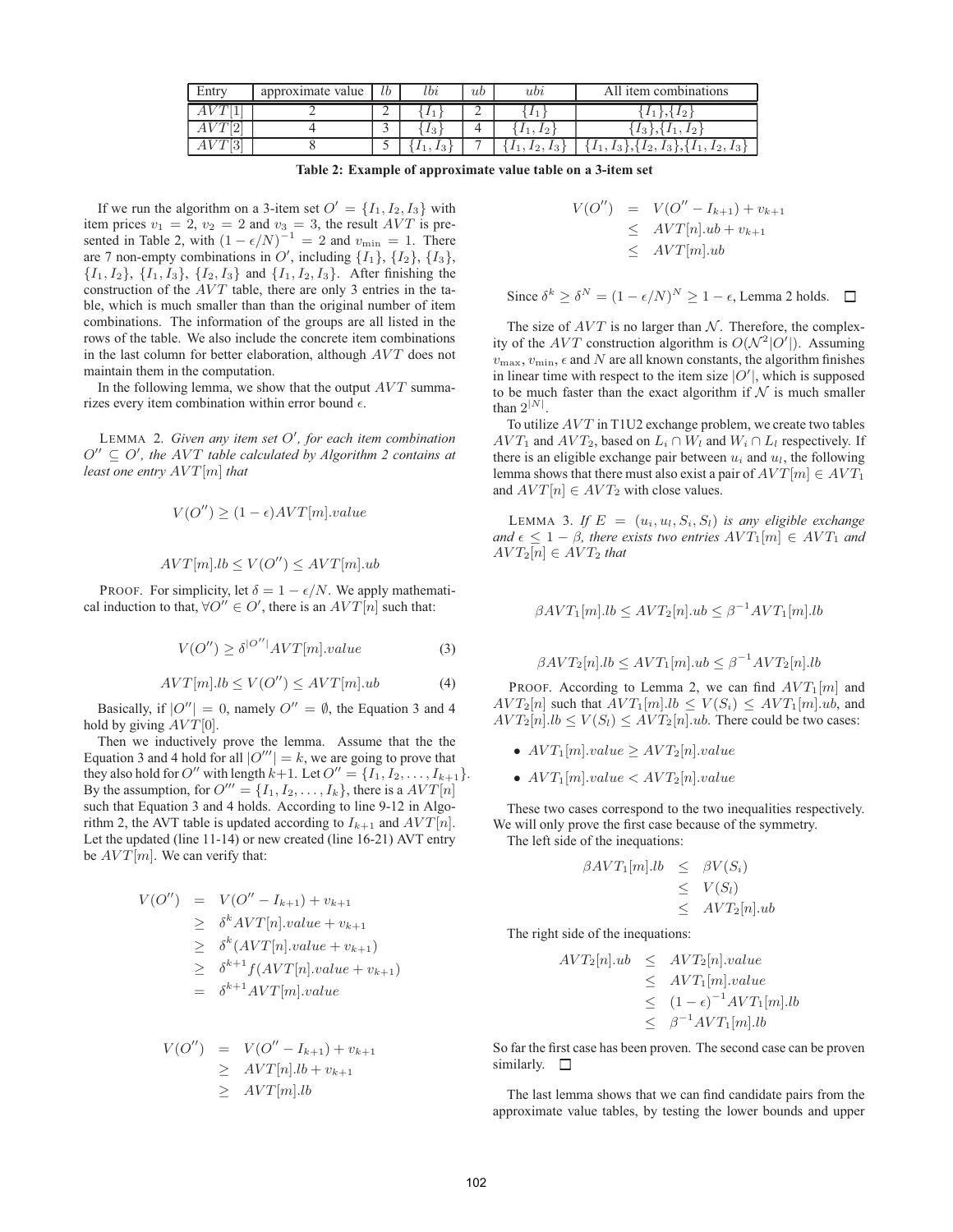### **Algorithm 3 Exchange Search on**  $AVT$  ( lists  $W_i$ ,  $L_i$ ,  $W_l$ ,  $L_l$ )

- 1: Clear result set  $RS_i$  for  $u_i$  and  $RS_l$  for  $u_l$ 2: Generate  $AVT_1$  on  $W_i \cap L_l$  and  $AVT_2$  on  $L_i \cap W_l$
- 3: **for** each pair of entries  $AVT_1[m] \in AVT_1$  and  $AVT_2[n] \in$  $AVT_2$  **do**
- 4: **if**  $\beta \le \frac{AVT_1[m].ub}{AVT_2[n].lb} \le \frac{1}{\beta}$  and  $\beta \le \frac{AVT_2[n].ub}{AVT_1[m].lb} \le \frac{1}{\beta}$  then
- 5: Generate  $(u_i, u_l, AVT[m].ubi, AVT[n].lbi)$  for  $u_i$  and  $(u_i, u_l, AVT[m].Ibi, AVT[n].ubi)$  for  $u_l$
- 6: Update  $RS_i$  and  $RS_l$  if necessary
- 7: **end if**
- 8: **end for**
- 9: Return  $RS_i$  to  $u_i$  and  $RS_l$  to  $u_l$

bounds of the entries. Based on the lemma, we present algorithm 3 to show how to discover  $\epsilon$ -approximate exchange pair for  $u_i$  and  $u_l$ at the same time. Note that the results for  $u_i$  and  $u_l$  may not be the same exchange pair. Given the  $AVT_1$  on  $W_i \cap L_i$  and  $AVT_2$  on  $L_i \cap W_l$ , every pair of entries  $AVT[m] \in AVT_1$  and  $AVT[n] \in$  $AVT_2$  are tested. If the condition in Lemma 3 is satisfied, two pairs of eligible exchange pair are generated, i.e. an exchange candidate  $(u_i, u_l, AVT[m].ubi, AVT[n].ibi)$  for  $u_i$  and another exchange candidate  $(u_i, u_l, AVT[m].lbi, AVT[n].ubi)$  for  $u_l$  respectively. The algorithm then tests the optimality of the two exchange pairs for  $u_i$  and  $u_l$  separately. After finding all the eligible exchange pairs, the optimal solutions are returned to  $u_i$  and  $u_l$  separately.

THEOREM 2. *Algorithm 3 outputs -approximate optimal top-k exchange pair between any two users*  $u_i$  *and*  $u_l$  *in linear time.* 

PROOF. Consider the top-1 eligible exchange  $(u_i, u_l, S_i, S_l)$ . By Lemma 3, we can find an upper (lower) bound item set  $S_i'$  in  $AVT_1$ , and an lower (upper, *resp.*) bound item set  $S'_l$  in  $AVT_2$ , such that they form an eligible exchange, and  $V(S_i') \geq (1 \epsilon$ ) $V(S_i)$ ,  $V(S'_i) \ge (1 - \epsilon) V(S_i)$ . Therefore,  $(u_i, u_i, S'_i, \overline{S'_i})$  is an  $\epsilon$ -approximate top-1 exchange pair. Since both  $S_i'$  and  $S_i'$  are lower or upper bound item sets, and Algorithm 3 compares all pairs of lower / upper bound values,  $S_i'$  and  $S_j'$  are guaranteed to be found by Algorithm 3.  $\Box$ 

The algorithm to find approximate T1U2 is described in Algorithm 3. Since there are at most  $N$  entries in either table, the time complexity of Algorithm 3 is  $O(N^2)$ . By sorting all the entries in decreasing order on approximate value and scanning entries in topdown fashion, we can easily reduce the complexity of the algorithm to  $O(N)$ .

# **5. GENERAL TOP-K EXCHANGE**

In last section, we use the technique of approximate value table to search top-1 exchange pair between two users  $u_i$  and  $u_l$ . In real systems, however, there are usually thousands of users online at the same time. To support large community systems for exchange recommendation, we extend our discussion from two users to arbitrary number of users in this section. A straightforward solution to the problem is maintaining  $|U|(|U|-1)$  approximate value tables. For each pair of users  $u_i$  and  $u_l$ , two approximate value tables  $AVT_{il}$  and  $AVT_{li}$  are constructed and maintained for item combinations in  $W_i \cap L_i$  and  $L_i \cap W_l$  respectively. Upon any update of the lists with user  $u_i$ , the system re-computes T1U2 between  $u_i$ and any other user  $u_l$ .  $Top(k, i)$  and  $Top(k, l)$  are thus updated accordingly with respect to the new optimal exchange between  $u_i$ and  $u_l$ . Unfortunately, this solution is not scalable in large online community systems on table indexing and maintenance, due to the quadratic number of tables used in this solution.

To reduce the memory space used by the index structure, we do not dynamically maintain approximate value tables between every pair of users. Instead, some lightweight index structure is kept in the system, with space consumption linear to the number of items. Given an update on some list  $L_i$  (or  $W_i$ ) on user  $u_i$ , this data structure is used to find out every user  $u_l$  with potentially affected  $Top(k, i)$  or  $Top(k, l)$ . To accomplish this, we first derive some necessary condition on top-k exchange pairs, with the concept of *Critical Item Set*.

DEFINITION 4. *Given an item list* W<sup>i</sup> *of user* ui*, a subset of items*  $O' ⊆ W_i$  *form a critical item set, if*  $V(W_i) - V(O') <$  $G(u_i, Top(k, i)).$ 

In other words, an item set  $O'$  is critical to the wish list  $W_i$ , if the rest of the items in  $W_i$  is of total value no larger than the current optimal gain of  $u_i$ . In the following, we use  $K_i$  to denote the critical item set on  $W_i$  of  $u_i$ . Note that Definition 4 only provides an sufficient condition on critical item set. Given an item list  $W_i$ , there can be hundreds of different combinations of items satisfying the definition above. In Section 5.1, we will discuss more on how to construct a good critical item set according to some criterion.

LEMMA 4. If  $Top(k, i)$  contains an exchange pair  $E = (u_i, u_l, S_i, S_l)$ ,  $S_i$  contains at least one item  $I_i$  in the critical *item set*  $K_i$  *with respect to*  $W_i$ *.* 

PROOF. Suppose that  $S_i$  does not contains any item in  $K_i$ . That is,  $S_i \subset W_i - K_i$ . Therefore,  $V(S_i) \leq V(W_i) - V(K_i)$  $G(u_i, Top(k, i))$ . This contradicts the condition that  $S_i$  is an top-k exchange. Therefore,  $S_i$  contains at least one item in any critical item set.  $\square$ 

Lemma 4 implies that the system needs to re-compute the T1U2 exchange between  $u_i$  and  $u_l$  to update  $Top(k, i)$ , only if  $u_l$  owns at least one critical item of  $u_i$  and vice versa. This motivates our index structure based on inverted lists on critical items. There are two inverted lists on each item, i.e.  $CL(I_i)$  and  $UL(I_i)$ .  $CL(I_j)$ consists of a list of users with  $I_j$  in his critical item set, and  $UL(I_j)$ includes all users with  $I_i$  in his unneeded item list.

Generally speaking, when there is an update (insertion or deletion) on  $W_i$  of user  $u_i$ , the system retrieves a group of candidate users from the inverted lists and computes T1U2 exchange. The candidate set is  $\left(\bigcup_{I_j\in W_i}UL(I_j)\right)\bigcap \left(\bigcup_{I_k\in L_i}CL(I_k)\right)$ . The detailed description is given in Algorithm 4. By Lemma 4, this algorithm does not miss any necessary update on the top recommendation lists. The major cost of the candidate selection is spent on merging the inverted lists on the users. To improve the efficiency of the list merging, every inverted list is sorted on the ids of the users. In the rest of the section, we discuss details on the implementations of some more efficient pruning strategies.

## **5.1 Critical Item Selection**

In this part of the section, we dissolve the problem on the construction of optimal critical item selection according to Algorithm 4. Given the wishing item list  $W_i$ , there are a large number of different ways to construct the critical item set  $K_i$ . Generally speaking, a good critical item set is supposed to reduce the number of candidate users tested in Algorithm 4. To accomplish this, we first derive some cost model below.

Since  $UL(I_i)$  keeps the set of users owning the item  $I_i$  in their unneeded item list. Basically, we assume that  $|UL(I_j)|$  is relatively small, compared to the total number of users  $|U|$ , i.e.  $|UL(I_i)| \ll$ |U|. Moreover, we further assume that  $UL(I_i)$  for different items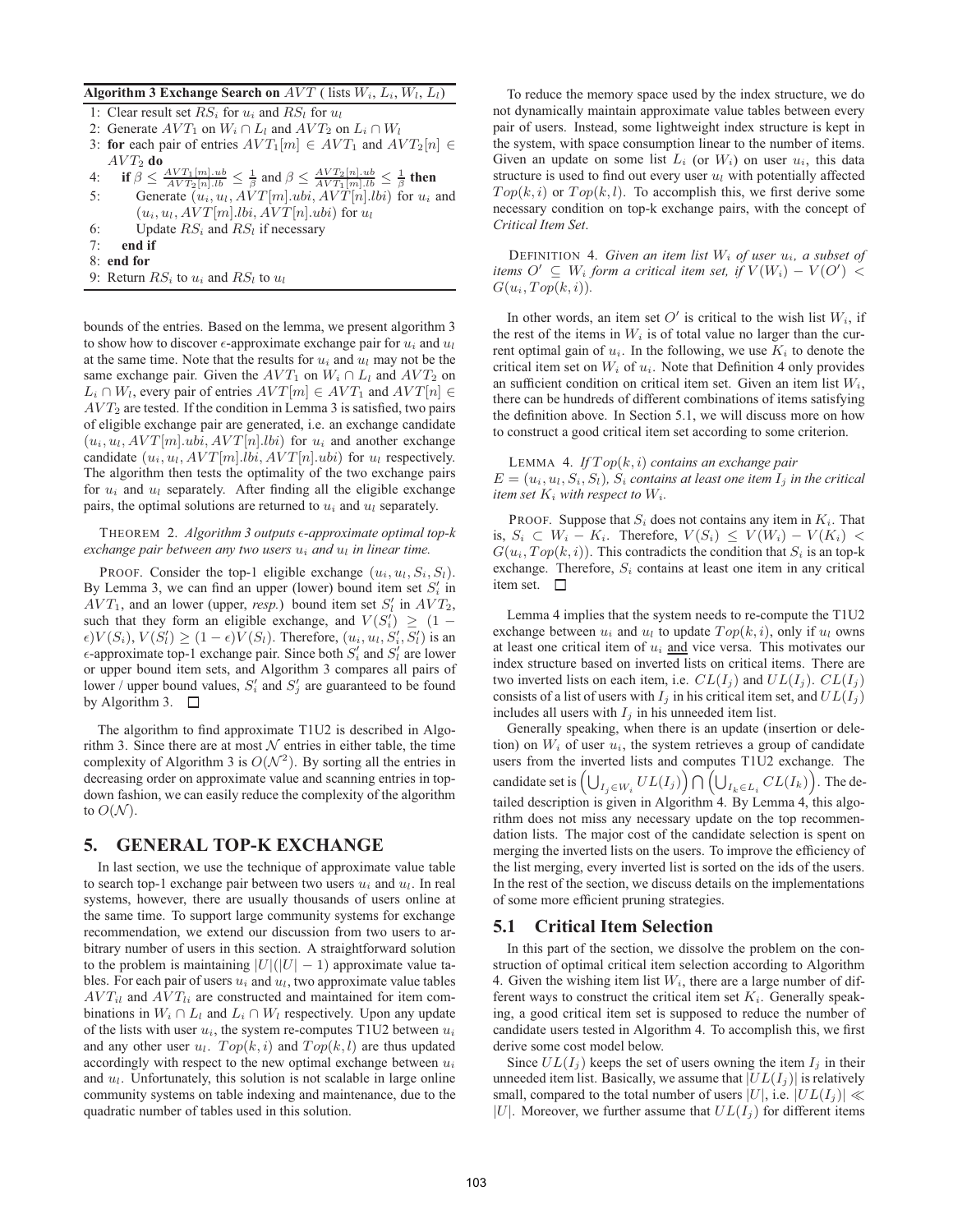#### **Algorithm 4 General Top-K Update** $(W_i, u_i)$

| 1: Clear the left candidate user set $CUl$             |
|--------------------------------------------------------|
| 2: for each $I_i$ in the critical item set of $W_i$ do |
| 3: merge $UL(I_i)$ into $CU_i$                         |
| $4:$ end for                                           |
| 5: Clear the right candidate user set $CU_r$           |
| 6: for each $I_i \in L_i$ do                           |
| 7: merge $CL(I_i)$ into $CU_r$                         |
| $8:$ end for                                           |
| 9: for each $u_l \in CU_l \cap CU_r$ do                |
| 10: Compute T1U2 between $u_i$ and $u_l$               |
| 11: Update $Top(k, i)$ and $Top(k, l)$ accordingly     |
| $12:$ end for                                          |

are not strongly correlated. Namely, for any two distinct items  $I_i$ and  $I_k$ ,  $|UL(I_j) \cap UL(I_k)| \ll |UL(I_j)|$ . With this assumption, the number of candidate users to check, given the critical item set  $K_i$ , can be estimated by  $\sum_{I_j \in K_i} |UL(I_j)|$ .

Based on the analysis above, a good critical item set is equal to the following combinatorial problem with linear constraint.

Minimize: 
$$
\sum_{I_j \in K_i} |UL(I_j)|
$$
  
s.t. 
$$
\sum_{I_j \in K_i} v_j \ge V(W_i) - G(u_i, Top(k, i))
$$

 $\sum_{I_j \in K} |UL(I_j)|$ , subject to the sufficient condition  $\sum_{I_j \in K} v_j \geq$ That is, for an user  $U_i$ , we select a set  $K_i \subset W_i$ , to minimize  $V(W_i) - G(u_i, Top(k, i))$  in Definition 4.

Although this problem is an NP-Complete problem, a near-optimal solution can be obtained by a simple greedy algorithm. Following such construction method, the items in  $W_i$  are sorted in decreasing order of  $v_j/|UL(I_i)|$ . Then the items are selected one by one in this order, until the sum of the value exceeds  $V(W_i)$  –  $G(u_i, Top(k, i)).$ 

Table 3 shows an example of system with 5 users. The value of the items are  $v_1 = 70$ ,  $v_2 = 40$ ,  $v_3 = 20$ ,  $v_4 = 35$ ,  $v_5 = 80$ ,  $v_6 =$ 10, and  $|UL(I_1)| = 3$ ,  $|UL(I_2)| = 1$ ,  $|UL(I_3)| = 2$ ,  $|UL(I_4)| = 1$  $1, |UL(I_5)| = 2, |UL(I_6)| = 3.$   $u_1$  has 3 items in  $W_i$ , and the critical item set is  $I_1$  and  $I_2$ , which has a total value of  $110 > v_1 +$  $v_2+v_3-G(u_1, Top(k, 1)) = 70$ , and sum of  $UL(I_1)+UL(I_2) =$ 4. Other eligible critical item sets include  $\{I_1, I_3\}$  and  $\{I_1, I_2, I_3\}$ . By sorting the item on  $v_j/UL(I_j)$ , we pick up the items in order  ${I_2, I_1, I_3}$ . The final critical item set is  $K_i = {I_1, I_2}$ .

## **5.2 Item Insertion**

When an item insertion comes, the system retrieves all candidate users with some pruning condition, and re-computes the T1U2 exchange to update the top-k recommendations.

After a new item  $I_i$  is inserted into the wish list  $W_i$  of an user  $u_i$ , some new eligible exchange pairs are generated. If there is a new eligible exchange between user  $u_l$  and  $u_i$ ,  $u_l$  must own this item in its unneeded item list  $L<sub>i</sub>$ . Otherwise, this exchange pair must be tested before. Hence the candidate user set CU is initialized with the inverted list  $UL(I_i)$ . Then for each user  $u_l$  in CU, the system examines if  $u_i$  owns a critical item of  $u_l$  or  $u_l$  owns a critical item of  $u_i$ . If any of these two cases happens, Algorithm 3 is invoked to find the optimal exchange pair between  $u_i$  and  $u_l$ .

We give an additional example of item insertion. In the example illustrated in Table 3, if one new item  $I_1$  is inserted into  $u_2$ 's wish list  $W_2$ , the system first retrieves the users owning  $I_1$  in their unneeded item lists. Such users include  $u_3$  and  $u_5$ . The system then tests if these candidate users have at least one critical item of  $u_2$ . Since  $u_5$  does not contain any  $u_2$ 's critical items  $\{I_6\}$ , and  $u_2$  does not contain any  $u_5$ 's critical items  $\{I_4, I_6\}$  in the unneeded item list. Therefore,  $u_5$  fails the test and  $u_3$  will be further checked by the 2-user item exchange algorithm.

## **5.3 Item Deletion**

When removing some  $I_i$  from  $W_i$ , the deletion operation can be done in two steps. In the first step, the system deletes all the current top-k exchanges containing the deleted item. In the second step, some re-computation is run to find new top-k exchange pairs for users with insufficient exchange recommendations.

The first step in the deletion operation is implemented with some inverted list structure, allowing the system to quickly locate all topk exchange pairs with the deleted item  $I_i$  in  $W_i$ . Assume that the users with deleted exchange pairs are all kept in a fixing user list. Algorithm 4 is then called, for each user in the list, to fix all the topk recommendation pairs. This implies that the deletion operation is expensive if many users are added into the fixing user list.

To optimize the system performance, we propose some optimization technique possibly reducing the number of users in the fixing user list after the deletion operation. The basic idea of the optimization is maintaining top  $\kappa$  exchange pairs for each user  $u_i$ , with some integer  $\kappa > k$ . It is straightforward to verify that  $Top(k, i)$  is subset of  $Top(\kappa, i)$ . To utilize the expanded top exchange recommendation set, the system updates  $Top(\kappa, i)$  for each insertion operation. On item deletion, if one of the exchange pair  $E \in Top(\kappa, l)$  is removed due to the deletion of  $I_i \in W_i$ , the exchange list will not be totally re-computed immediately. Instead, the new T1U2 exchange between  $u_i$  and  $u_l$  is evaluated. If the new optimal exchange on  $u_i$  and  $u_l$  remains in  $Top(\kappa, l)$ , it is directly inserted back into  $Top(\kappa, l)$ . Otherwise, the counter decreases by one from  $\kappa$  to  $\kappa - 1$ . The complete re-computation of  $Top(\kappa, l)$ is delayed until the next insertion operation on lists of  $u_l$  or there is less than  $k$  exchange pairs left with the system. We can prove that the all exchange pairs in  $Top(k, i)$  must be exactly maintained by the scheme. Although it incurs more cost on insertions (because of the larger critical item set), this optimization greatly improves the overall performance of the system by cutting unnecessary recomputation of top exchange pairs.

We give an additional example of item deletion. Assume that  $k = 2$  and  $\kappa = 3$ . At first, one user  $u_1$  has 3 top exchanges:  $E_1 = (u_1, u_3, \{I_1, I_2\}, \{I_5\}), E_2 = (u_1, u_5, \{I_1\}, \{I_4, I_6\})$  and  $E_3 = (u_1, u_2, \{I_3\}, \{I_6\})$ . If  $I_4$  is deleted from  $L_1, E_2$  is removed from the list, and  $\kappa_1$  become 2. Suppose then  $I_6$  is deleted,  $E_3$  is also removed and  $\kappa_1$  become 1. Then re-computing is triggered, and  $\kappa_1$  is reset to 3, with the top results list re-computed.

## **6. EXPERIMENTS**

In this section, we evaluate the algorithms we proposed in pervious sections. We adapt the real life data from B2B online market as well as generating synthetic data based on some general models.

## **6.1 Data Generation and Experiment Settings**

### *6.1.1 Synthetic Dataset*

The first step of synthetic data generation is creating certain number of items. Each item is assigned with a value. Values are generated according to certain distributions, including exponential and Zipf distributions. The parameters of all the distributions in investigation are provided in Table 4. The maximum value and minimum value are set at 10,000 and 10 respectively. When generating the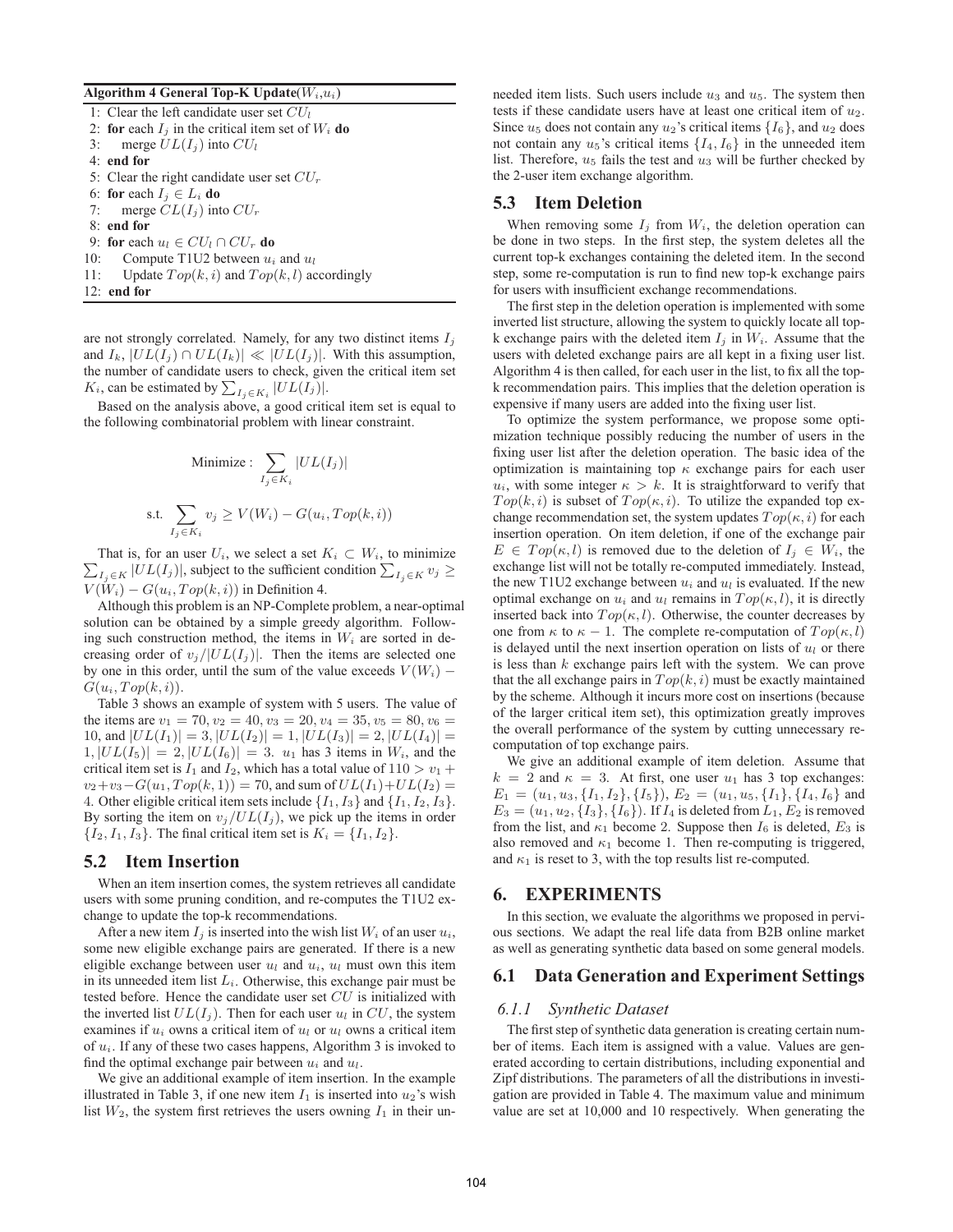| User  | W i             | $\mathcal{L}_i$ | $G(u_i, Top(k, i))$ | Critical Item Set |
|-------|-----------------|-----------------|---------------------|-------------------|
| $u_1$ | $I_1, I_2, I_3$ | $I_4, I_5, I_6$ | 60                  | $I_1, I_2$        |
| $u_2$ | 12, 16          | 13, 15          | 50                  | 16                |
| $u_3$ | $I_3, I_5$      | $I_1, I_2, I_6$ | 80                  | 15                |
| $u_4$ | $I_1, I_4$      | 16              |                     | $I_1, I_4$        |
| $u_5$ | 14, 16          | $I_1, I_3$      | 10                  | $I_4, I_6$        |

**Table 3: Example of critical item sets of 5 users**

item values, the distributions are truncated to keep all prices between 10 and 10,000.

| Distribution | Density Function $p(x)$  | Parameter        |
|--------------|--------------------------|------------------|
| Exponential  | $\lambda e^{-\lambda x}$ | . = '            |
| Zipf         | $\cdot$ 1/ $n^{s}$       | $s=1, N=V_{max}$ |

#### **Table 4: Parameters controlling the distributions on values**

In real system, users and their items are usually strongly correlated, because of the similar tastes and behaviors. To capture the diversity and clustering properties on the users and items, we setup 5 classes to model different types of users and their popular items. Each user is randomly assigned to one of the classes with equal probability. One of the class is considered as "background class", which contains all the items. Every item is also assigned to one of the other four classes with equal probability. There is an upper limit on the maximum number of items in each list  $N$ . An item list, e.g. wish list  $W_i$  or unneeded list  $L_i$ , is full if the number of items reaches the limitation. In our experiments, to test the scalability of the system, we try to keep the item list as full as possible.

After setting the parameters and assigning users and items to the classes, the synthetic data are generated with a sequence of item updates. The generation of updates consists of two phases. The first phase is the warm-up phase. The objective of this phase is to fill each user's wish and unneeded lists, thereby with more insertions than deletions. After the lists are almost full, the simulation starts the second phase. In the second phase, insertions and deletions take place with identical frequency, leading to relatively stable system workload.

In the first phase, when generating a new update, our simulation randomly selects a user with equal probability. The generator then chooses one of the wish list or the unneeded list. If the target list is not full, an insertion operation is taken. Otherwise, the generator randomly deletes one of the item in the target list. During insertion, the selection on the inserting item depends on the user's class as well as the items' class. The generator picks up a random number to decide if the item is from the same class of the user  $(4/7)$ probability), the "background" class (2/7 probability) or the other three classes  $(1/7 \text{ probability}, \text{ and } 1/21 \text{ for each class}).$  It then uniformly chooses an item from the specific class. During deletion, one item is chosen from the list with equal probability. The selection of the deleting item does not take class information into account.

In the second phase, similar to the first phase, one item list from the chosen user is selected with equal probability. If the selected item list is empty, an insertion to the item list is run. If the item list is neither full nor empty, the generator makes a randomized decision: it generates an insertion with probability 0.6, or a deletion with probability 0.4. The probabilities are able to keep all lists almost full in the second phase.

The number of updates generated in the first phase is  $N * |U|$ , where  $|U|$  is the number of users and N is the maximal number of items in any list. The number of updates generated in the second

phase is no less than  $2 * N * |U|$ . The performance tends to turn stable after a series of updates in the second phase.



**Figure 4: Average update response time over time**

In Figure 4, we present the evolution of average update response time during our simulation. In the first phase of the simulation, the response time increases quickly. After transiting to the second phase, the performance tends to be stable. All our experimental results are collected in the second phase of the simulation.

The Figure 5 illustrates the distribution of the item after a period of running and the system performance has been stabilized. The amount of users in the system is 30,000 and the length of item list is limited to 15. Figure 5(a) represents the distribution of item length of each user. As we can see in the figure, the majority of users have a near-full item list. More than 80% users' item lists are of length 13, 14 or 15. Figure 5(b) illustrates the distribution on total value of each user's item list. As shown in the figure, the total value is concentrated around 15k 20k. Figure 5(c) shows the distribution on the length of the item list intersections, which is the number of common items between two users. It can be seen that users tend to have very small number of intersections. In most of the cases, it is no more than 5 items. The same trend can be seen in Figure 5(d), which plots the distribution of intersection value between users. Among all  $|U|^2$  pairs of users, only a several hundred user pairs share items with more than 20k total value.

Table 5 summarizes the parameters tested in our experiments. Their default values are in bold font.

| Parameter           | Varying Range                   |
|---------------------|---------------------------------|
| Number of users     | 10k, 20k, 30k, 40k, 50k         |
|                     | 0.7, 0.75, 0.8, 0.85, 0.9, 0.95 |
| Length of item list | 10, 15, 20, 25, 30              |
| $\kappa$            | 15, 25, 35, 45, 55, 65, 75      |
| k.                  | 1, 3, 5, 7, 9, 11               |
| Number of items     | 300, 600, 900, 1200, 1500       |
|                     | $1 - \beta$                     |

**Table 5: Varying parameters in synthetic data set**

#### *6.1.2 Real Dataset*

It is difficult to find real exchanging data from large online communities. To get a better understanding on our method with real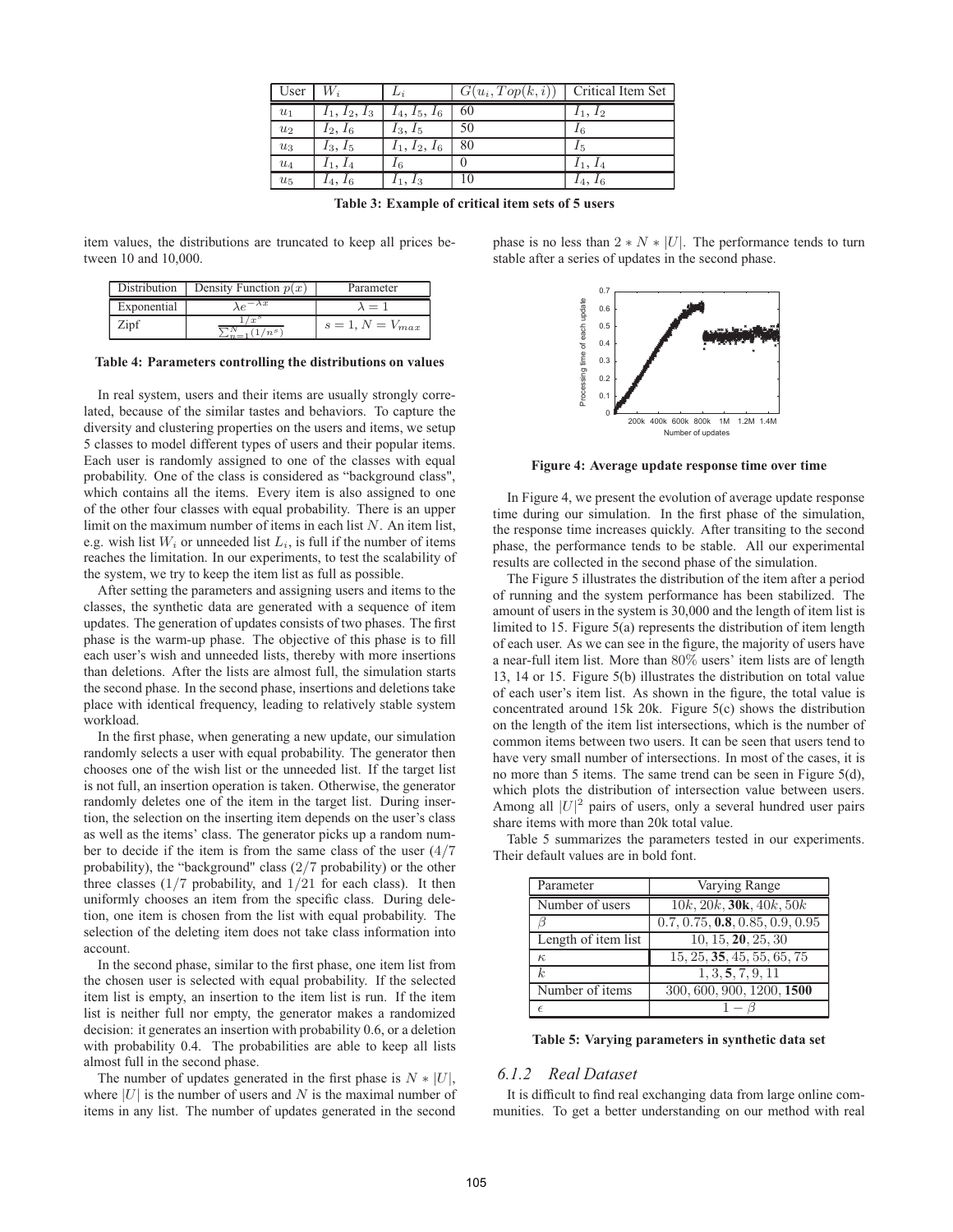

**Figure 5: Distribution on length and total value of user item lists and intersections**

world applications, we crawl some transaction data from eBay.com, which is a famous C2C online market system.

Our crawler records historical transactions with certain users in consecutive 90 days. Afterwards, all the users participating in these transactions are crawled in the same manner. In total we have crawled 34,191 users, 452,774 item records and 1,094,152 transaction records. We associate a user's wish (unneeded) list with all the item that he/she buys (sells).

As an online market is different from an exchanging market, we pre-process the data in order to make it suitable to test our system. We find that there are large number of duplicated or highly similar items. In order to reduce the duplication and increase the user item list overlapping, highly similar items are merged together. Some items and users are discarded to make sure that every user has non-empty item list. After the pre-processing, the final result data contains 2,458 users and 2,769 items.

To test our system performance under various number of users, we re-scale the data to generate data set of various size. To scale up the data, we randomly duplicate existing users until reaching the desired size. The duplicated user associates with the same set of items. To scale down the data, we randomly remove users.

We generate continuous updates according to the transactions we have crawled. We associate an item with a user's wish (unneeded) list, if this user have bought (sold) this item. To generate update operations, we randomly choose a user, an updating type (insertion/deltetion), an item list (wish/unneeded) and an item associated with this list.

The length of an item list at any moment is limited within 15. A list with 15 items are considered as full. The reason to set a fixed limitation is that our crawled transactions span 90 days. These items are not listed at the same time. At any moment, only a small number of items are listed. Therefore, we set this fixed limitation to control the number of items simultaneously listed in an item list.

Table 6 summarizes the parameters tested in our real data experiments. Their default values are in bold font.

| Parameter       | Varying Range                   |
|-----------------|---------------------------------|
| Number of users | $0.5k$ , 1.5k, 2.5k, 3.5k, 4.5k |
|                 | 0.7, 0.75, 0.8, 0.85, 0.9, 0.95 |
| $\kappa$        | 15, 25, 35, 45, 55, 65, 75      |
|                 | 1, 3, 5, 7, 9, 11               |
|                 | $1 - \beta$                     |

**Table 6: Varying parameters in real data set**

## **6.2 Experiments on T1U2 Exchange**

In Section 4 we propose Algorithm 3, which is an approximation algorithm for finding T2U1 exchange. In this section, we evaluate its performance, including the running time and the approximation



Length of item list<br>(a) Running time on exponential (b) Running time on Zipf price price distribution distribution

#### **Figure 6: Impact of varying item list length on running time**

ratio. Also we use the brute force algorithm as straw-man. We test both algorithms on exponential and Zipf distribution. Detailed density functions and parameters of them are as shown in 4.



#### **Figure 7: Impact of varying item list length on approximation**

Figure 6 and 7 present the performance of both algorithms under different lengthes of item list. We fix both  $\beta$  and  $1 - \epsilon$  to 0.8, and generate two item lists of equal length, as  $W_i \cap L_l$  and  $L_i \cap W_l$ . Figure 6 shows the running time of both algorithms. As the plots imply, when the lengths of the item lists are less than 8, approximation scheme is not as good as brute-force algorithm, because approximation method spends too much time on index construction. However, with the size of the item set grows larger, the running time of brute force algorithm grows explosively, while the approximate algorithm shows a good scalability. Figure 7 represents the approximation ratio of the approximate T1U2 algorithm on various value distributions. The approximation ratio is defined as the proportion of the approximated result to the accurate result, i.e. the output of the brute force algorithm. The results show that under either value distribution, the approximation ratio is no smaller than 0.99.

Figure 8 discusses the effect of relaxation ratio  $\beta$  on the running time of both algorithms, when the number of items are fixed at 10. We set  $\epsilon$  for Algorithm 3 at  $1 - \beta$ . The running time of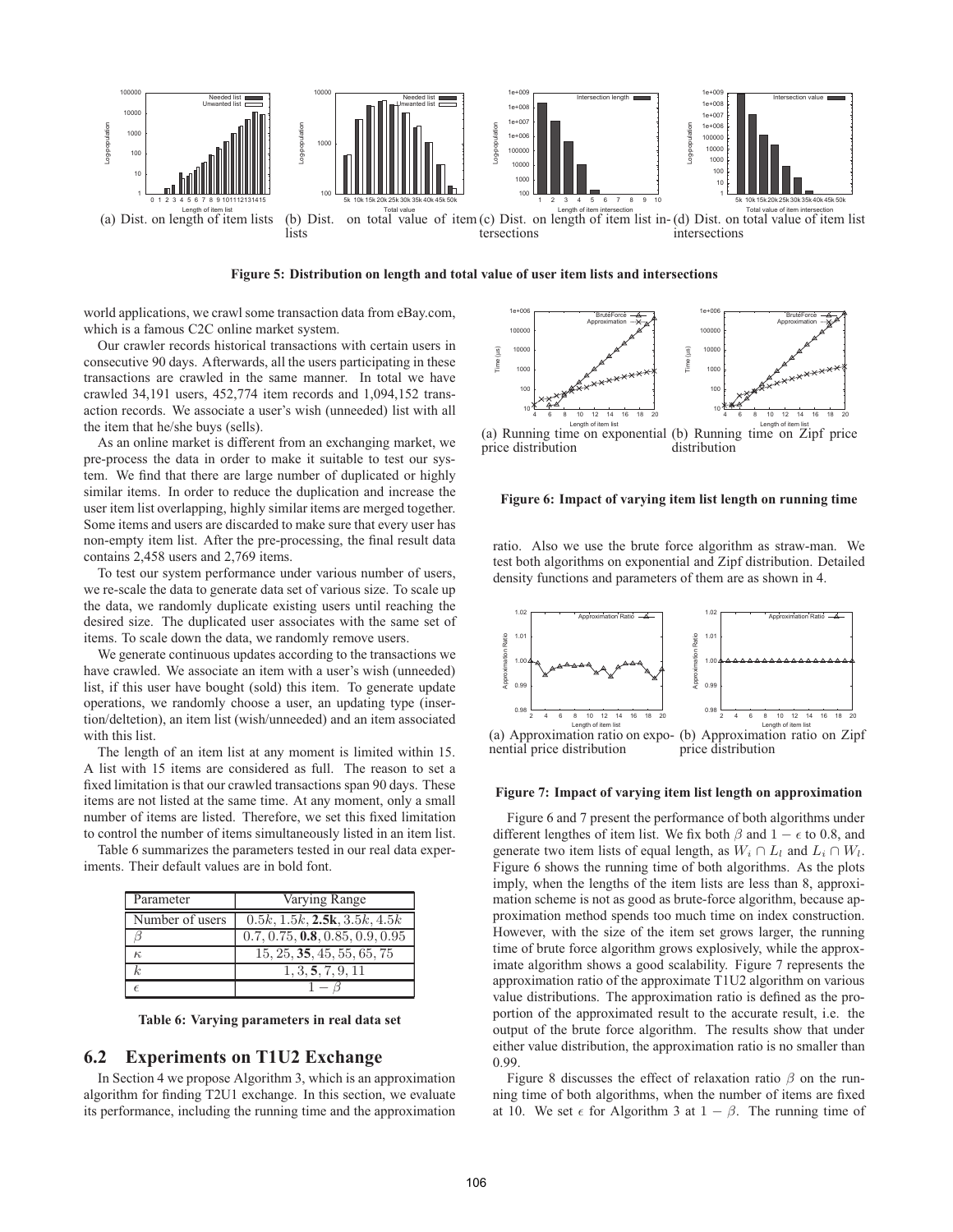

(a) Running time on exponential (b) Running time on Zipf price price distribution distribution

**Figure 8: Impact of varying** β **on running time**



(a) Approximation ratio on expo-(b) Approximation ratio on Zipf nential price distribution price distribution

#### **Figure 9: Impact of varying** β **on approximate rate**

Algorithm 3 increase with  $\beta$ , which well follows the complexity analysis. On the other hand,  $\beta$  does not affect the running time of brute-force method. Figure 9 shows that the actual approximation ratio in practice is much better than the theoretical estimation.

## **6.3 Top-K Monitoring on Synthetic Dataset**

We compare our proposed algorithm with critical item pruning, referred to as 'Critical', with a basic algorithm, referred to as 'Basic'. The basic algorithm is similar to our proposed method. It finds the exchange candidates with the inverted list. However, it does not apply critical item pruning strategy. After exchange candidates are found, the algorithm simply find eligible exchange pairs between current user and each candidate using the T1U2 algorithm.

To verify the efficiency, we measure the response time. Only the experiment results on exponential distribution are summarized, because there is no significant differences among results on various distributions. For each set of experiments, a query file is generated according to the rule we describe in Section 6.1. The query file contains 10 to 30 million updates and is long enough to makes sure that the system finally levels off. The average response time is measured every 1,000 continuous operations. The aim of our experiments is to test the impact of system parameters, the item price distributions and the user number.

As mentioned in Section 5.3, to optimize the performance, the system initially computes the top  $\kappa$  results instead of k, where  $\kappa$  > k. When one of the old top-k exchanges is deleted, top- $\kappa$  results are calculated instead of re-computing only top- $k$  results. We first test the impact of the number  $\kappa$ . The empirical result is also used to justify our selection of the default value for  $\kappa$  in Table 5.

The selection of  $\kappa$  affects the system performance on two sides. On the one hand, large  $\kappa$  decreases the frequency of re-computing. On the other hand, it increases the update cost. Figure 10(a) illustrates the system response time when varying  $\kappa$ , when k is set as default value 5. The result shows that the response time reduces when  $\kappa$  increases. The optimal performance is achieved when  $\kappa = 35$  for both algorithms. When  $\kappa$  keeps increasing, the system performance levels off, because of the increasing cost of updates.

Then we study the effect of  $k$ , i.e. the number of top exchange recommendations. We record the system response time under dif-



**Figure 10: Top-**K **monitoring results on synthetic dataset**

ferent values of  $k$ . Figure 10(b) shows that the overall response time slightly increases with the growth on  $k$ . However, this minor increase makes no significant impact on the overall performance. This implies that the extra overhead brought by increasing  $k$  is not an important factor for our system. For basic algorithm, it scans the list and finds the candidate user. Therefore, its running time does not depend on  $k$ . For critical algorithm, although increasing  $k$  can result in a larger critical item set, the pruning result is not significantly increased. This suggests that our pruning method is effective in reducing the candidate set size.

We next study the effect of relaxation factor  $\beta$  on the system performance. We illustrate the response time under different  $\beta$  factor, as shown in Figure 10(c). The overall performance always holds on a certain level. This result implies that our system can work well under different  $\beta$  values. Response time of basic algorithm at  $\beta = 0.95$  slightly decline in both data sets, since fewer eligible exchange can be found when the relaxation rate is higher.

In our experiments, each user's item list is length fixed. It challenges the system performance when each user is allowed to list more items. We hereby study the performance on different lengthes of item lists. As shown in Figure 10(d), when the item list grows larger, the response time grows linearly with  $N$ . When the item list expands, items are more likely to appear in lists for different users. The system has to examine more users to update the exchange recommendations. In practice, users in online communities does not have a long item list. Therefore, the current performance of our system is capable of handling the workload of general community systems.

Number of users in the system is another very important factor which greatly impacts the system performance. We evaluate the response time under different number of users. The result is presented in Figure 10(e). The result shows that the response time linearly grows with the number of users. Despite the decline of the system throughput, the performance of our method is still excellent even for the largest u we have tested (more than 1,000 updates per